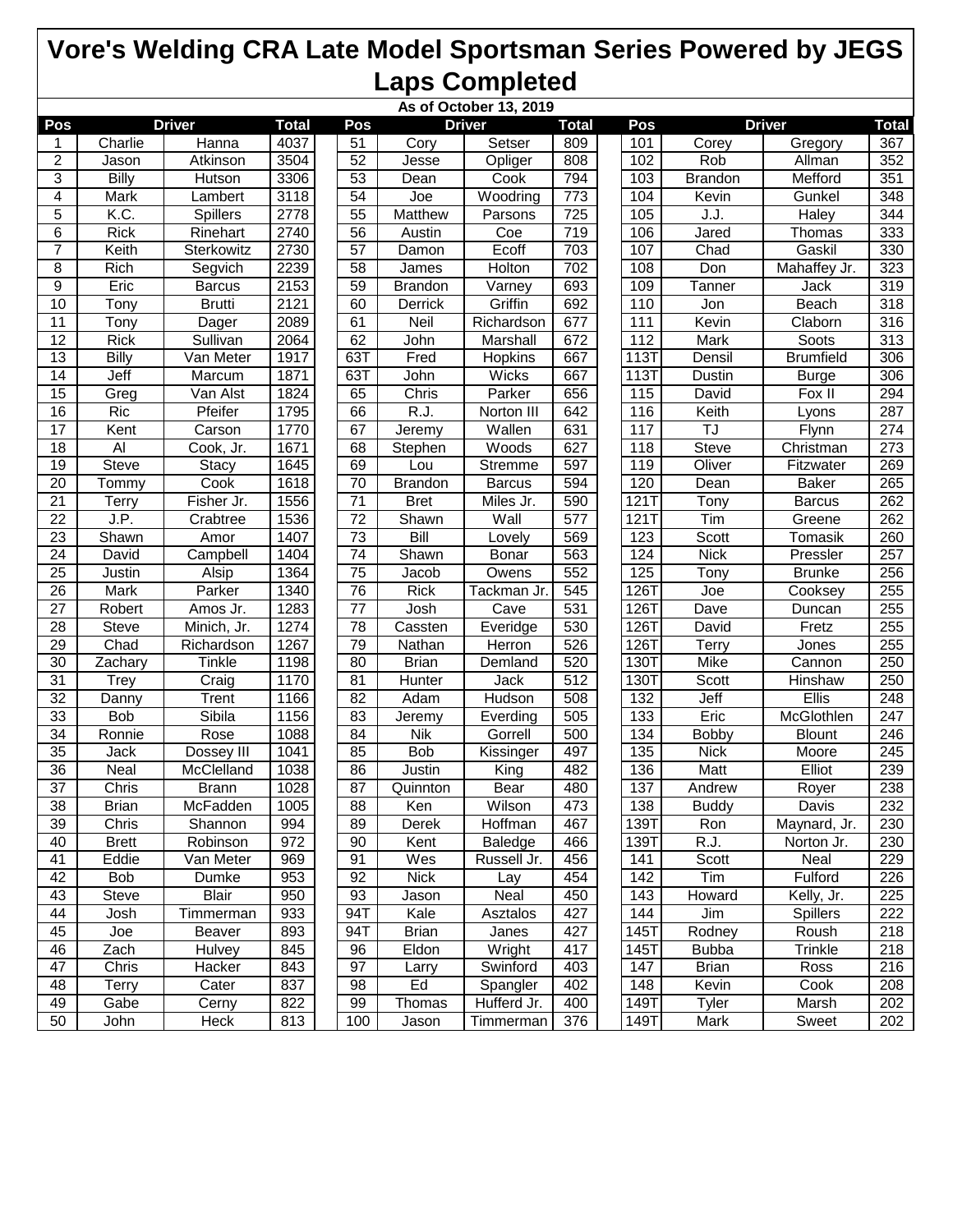| As of October 13, 2019 |                |                 |                  |  |                  |                |                |                  |  |                   |                |                 |                 |
|------------------------|----------------|-----------------|------------------|--|------------------|----------------|----------------|------------------|--|-------------------|----------------|-----------------|-----------------|
| Pos                    |                | <b>Driver</b>   | <b>Total</b>     |  | Pos              |                | <b>Driver</b>  | <b>Total</b>     |  | Pos               |                | <b>Driver</b>   | <b>Total</b>    |
| 151                    | <b>Brandon</b> | Fagin           | 198              |  | 201T             | Quay           | Gregory        | 113              |  | 249T              | Scott          | Hantz           | 75              |
| <b>152T</b>            | Kenny          | Coe             | 196              |  | 201T             | <b>Steve</b>   | Pearson        | 113              |  | 249T              | Sam            | Heckman         | $\overline{75}$ |
| $152$ T                | Pete           | Farmer          | 196              |  | 203              | Gary           | Chapman        | 112              |  | 249T              | Tom            | Hellinga        | 75              |
| $154$ T                | Bill           | Hartman         | 195              |  | 204              | Jim            | Geiger         | $\overline{111}$ |  | 249T              | Barry          | Holdeman        | 75              |
| <b>154T</b>            | <b>Bobby</b>   | Stremme         | 195              |  | $\overline{205}$ | Curtis         | Chapman        | 110              |  | 249T              | <b>Brent</b>   | Jack            | $\overline{75}$ |
| $156$ T                | Donnie         | Hill            | 190              |  | 205T             | Scott          | Knepley        | 110              |  | 249T              | Rich           | Mersereau       | $\overline{75}$ |
| 156T                   | Royal          | <b>Scott</b>    | 190              |  | 205T             | Zach           | Tanner         | 110              |  | 249T              | Roger          | Northrup        | $\overline{75}$ |
| 158                    | <b>Brad</b>    | Davis           | 185              |  | 205T             | Jeff           | Williams       | 110              |  | 249T              | <b>Brandon</b> | Oakley          | $\overline{75}$ |
| 159T                   | Ryan           | <b>Buckner</b>  | 184              |  | 209              | T.K.           | Whitman        | 107              |  | 249T              | Orie           | Parkhurst       | $\overline{75}$ |
| 159T                   | William        | Mefford         | 184              |  | 210T             | Rich           | Boal           | 106              |  | 249T              | Chad           | Pendleton       | 75              |
| 161                    | Roger          | Northrup, Jr.   | 180              |  | 210T             | Johnny         | Gatton Jr.     | 106              |  | 249T              | Aaron          | Pippin          | $\overline{75}$ |
| 162                    | Mark           | Mason           | 177              |  | 210T             | Gabe           | Hess           | 106              |  | 249T              | Logan          | Runyon          | 75              |
| 163                    | Jacob          | Garrigus        | 172              |  | 213              | Ronnie         | <b>Phipps</b>  | 105              |  | 249T              | Zach           | Stacy           | 75              |
| 164                    | Mike           | Miller          | 171              |  | 214              | Jeff           | Lane           | 104              |  | 249T              | <b>Brad</b>    | Yelton          | $\overline{75}$ |
| 165                    | Scott          | Runion          | 167              |  | 215T             | Randy          | Casey          | 103              |  | 265T              | <b>Brian</b>   | <b>Barcus</b>   | $\overline{74}$ |
| 166                    | Reed           | White           | 165              |  | $215$ T          | <b>Blake</b>   | Dager          | 103              |  | 265T              | Willy          | DeHart          | $\overline{74}$ |
| 167                    | <b>Bob</b>     | Golubski        | 163              |  | 215T             | Josh           | <b>Smith</b>   | 103              |  | 265T              | Ryan           | Flemming        | 74              |
| 168                    | Jon            | Watson          | 158              |  | 218T             | <b>Bob</b>     | Lemen          | 102              |  | 268T              | <b>Bill</b>    | <b>Browning</b> | 73              |
| 169T                   | <b>Rick</b>    | Everidge        | 150              |  | 218T             | <b>Brian</b>   | Morrow         | 102              |  | 268T              | Caleb          | Reschar         | $\overline{73}$ |
| 169T                   | <b>Brian</b>   | Marrow          | $\overline{150}$ |  | 220T             | Kenny          | Kuntz          | 100              |  | 270T              | Mason          | Mingus          | $\overline{71}$ |
| 171                    | Colby          | Lane            | 149              |  | 220T             | Jared          | Neal           | 100              |  | 270T              | John           | Streeting       | $\overline{71}$ |
| 1721                   | Lauren         | <b>Bush</b>     | 148              |  | 220T             | Kenny          | Tweedy         | 100              |  | 272               | David          | Barnhart        | $\overline{70}$ |
| 1721                   | Tyler          | <b>Hufford</b>  | 148              |  | 223T             | <b>Bret</b>    | Miles          | 99               |  | $\overline{273}$  | Hannah         | Lundy           | 69              |
| 174                    | Jerry          | Andrews         | 146              |  | 223T             | Stephanie      | Scott          | 99               |  | $\overline{274}$  | Shawn          | Szep            | 68              |
| $\frac{175}{2}$        | Rich           | Shewchuk        | 145              |  | 225              | Derek          | <b>Bischak</b> | $\overline{97}$  |  | $\overline{2751}$ | Bobby          | Dager           | 66              |
| 1761                   | Ryan           | Amonett         | 143              |  | 226              | James          | <b>Butler</b>  | 96               |  | 275T              | <b>Mike</b>    | Horvath         | 66              |
| 1767                   | <b>Bill</b>    | Griffith        | 143              |  | 2271             | Jon            | Conklin        | 93               |  | 277               | Glenn          | Andrew          | 65              |
| 178                    | Thomas         | Miller          | 141              |  | 227T             | Todd           | Marsh          | 93               |  | 278               | Justin         | Claucherty      | 64              |
| 179                    | Jarren         | Crabtree        | 140              |  | 227T             | <b>Alex</b>    | Vonderau       | 93               |  | 279T              | Tony           | Chapman         | 62              |
| 179T                   | Jack           | Oliver          | 140              |  | 230              | Dave           | Cumbee         | 92               |  | 279T              | Kyle           | Murphy          | 62              |
| 181                    | Donald         | Parsons         | 139              |  | 231T             | Kevin          | Clash          | 91               |  | 281               | Zack           | Dunson          | 61              |
| 182                    | Richard        | Farmer          | 137              |  | 231T             | <b>Brandon</b> | Hermiller      | 91               |  | 282               | <b>Rick</b>    | Van Houden      | 59              |
| 183                    | <b>Brandon</b> | <b>Phillips</b> | 136              |  | 233              | Nate           | Walton         | 90               |  | 283               | Tanner         | <b>Ballard</b>  | $\overline{57}$ |
| 184                    | Danny          | Brown Jr.       | 134              |  | 234              | Mike           | Young          | 89               |  | 284               | Tyler          | Mahaffey        | $\overline{55}$ |
| <b>185T</b>            | Johnny         | Fugate          | $\overline{131}$ |  | 235T             | Mike           | Kugler         | $\overline{88}$  |  | 285               | Randy          | Cook            | 53              |
| 185T                   | Chad           | Reuille         | 131              |  | 235T             | LJ             | Lines          | 88               |  | 286               | James          | <b>Brown</b>    | $\overline{52}$ |
| 187                    | Tim            | <b>Byrdwell</b> | 128              |  | 235T             | Scott          | Murray         | 88               |  | 287T              | Scott          | Eggman          | $\overline{51}$ |
| 188                    | <b>Brock</b>   | Anderson        | 126              |  | 238              | Michael        | Blankenship    | 87               |  | 287T              | Jack           | Smith           | 51              |
| 189T                   | Jonathan       | Shafer          | 125              |  | 239              | Bob            | <b>Bliss</b>   | 85               |  | 289T              | Ron            | Allen           | 50              |
| 189T                   | Ben            | Tunney          | 125              |  | 240T             | Eric           | Evans          | 84               |  | 289T              | Dustin         | Anderson        | 50              |
| 191                    | Justin         | May             | 123              |  | 240T             | Terry          | Kope           | 84               |  | 289T              | <b>Burney</b>  | Arnett          | 50              |
| 192T                   | Charles        | Darr            | 122              |  | 242              | Eddie          | Ware           | 80               |  | 289T              | Phil           | Bozell          | 50              |
| 192T                   | Lucas          | <b>Krick</b>    | 122              |  | 243              | Dave           | <b>Bice</b>    | 79               |  | 289T              | Josh           | <b>Burton</b>   | 50              |
| 194T                   | Chris          | Jennings        | 120              |  | 244T             | Mike           | Overholser     | 78               |  | 289T              | Kyle           | DeLisle, Jr.    | 50              |
| 194T                   | Stuart         | Quakenbush      | 120              |  | 244T             | Ryan           | Schnabel       | 78               |  | 289T              | Terry          | Fisher Sr.      | 50              |
| 194T                   | Darwen         | Wolf            | 120              |  | 246T             | Mike           | Coates         | 77               |  | 289T              | David          | Frantz          | 50              |
| 197                    | Joe            | Ellert          | 117              |  | 246T             | Randy          | Hoppes         | 77               |  | 289T              | Todd           | Gearhart        | 50              |
| 198T                   | Weston         | Jewett          | 115              |  | 246T             | Hope           | Hornish        | 77               |  | 289T              | Robbie         | Henderson       | 50              |
| 198T                   | Josh           | Poore           | 115              |  | 249T             | Daniel         | Adams          | 75               |  | 289T              | Ross           | Klingelhofer    | 50              |
| 200                    | Kraig          | Bontrager       | 114              |  | 249T             | John           | <b>Barlow</b>  | 75               |  | 289T              | Mark           | Livesay         | 50              |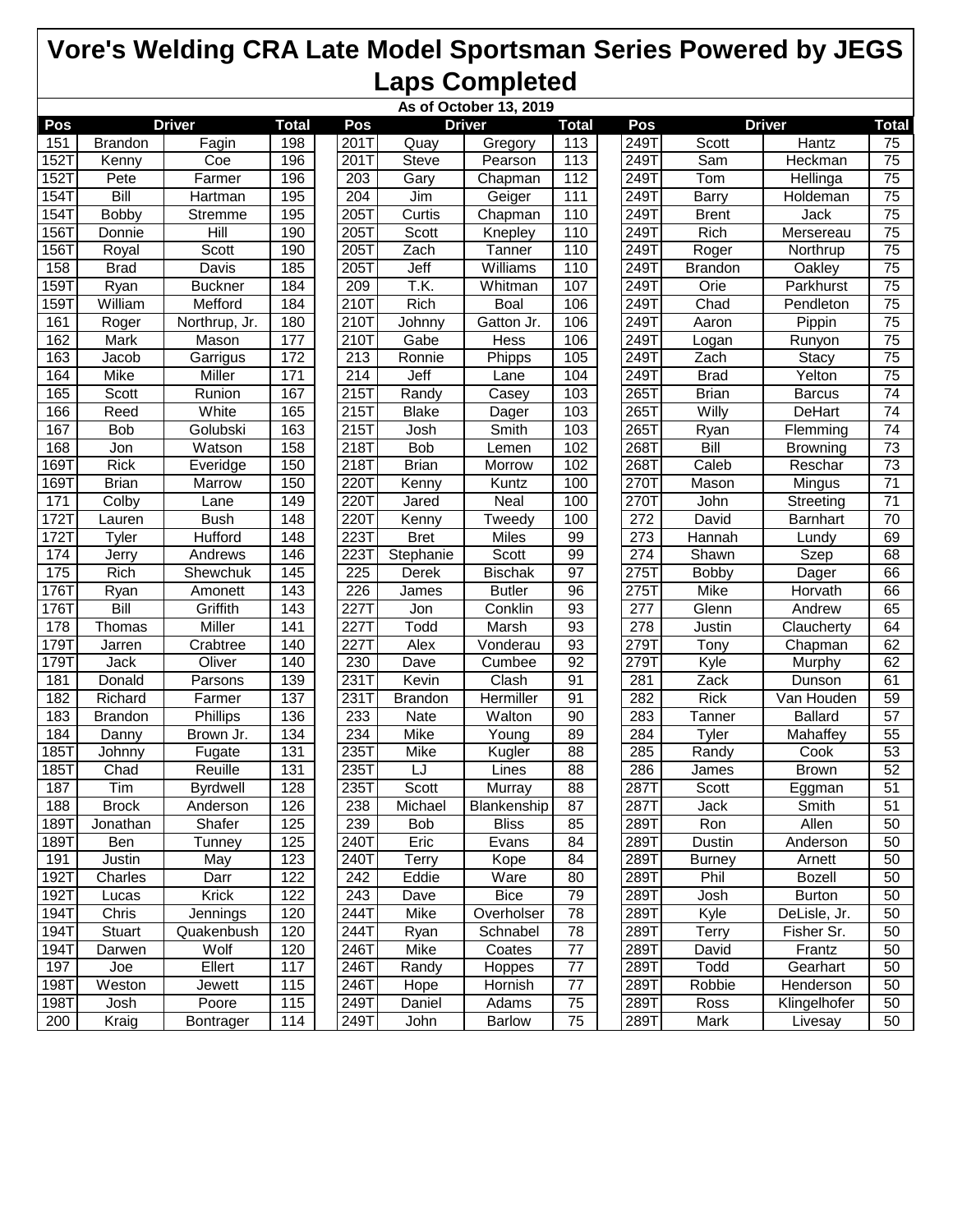|                    | As of October 13, 2019 |                 |                 |                    |                |                |                 |     |      |                |                |                 |  |
|--------------------|------------------------|-----------------|-----------------|--------------------|----------------|----------------|-----------------|-----|------|----------------|----------------|-----------------|--|
| Pos                | <b>Driver</b>          |                 |                 | Pos                |                | <b>Driver</b>  | <b>Total</b>    | Pos |      | <b>Driver</b>  |                | Total           |  |
| 289T               | Dean                   | Morris          | 50              | 323T               | Tom            | <b>Salyers</b> | 40              |     | 356T | Tim            | Chapman        | 18              |  |
| 289T               | Shawn                  | Wolf            | 50              | 331T               | Matt           | Erich          | 39              |     | 356T | Tim            | Craig          | 18              |  |
| 303T               | Jake                   | Hinton          | 49              | 331T               | Derrick        | Layne          | $\overline{39}$ |     | 361  | Evan           | Roberts        | 17              |  |
| 303T               | Johnny                 | Magee           | 49              | 331T               | Jared          | Waldhoff       | 39              |     | 362T | <b>Brian</b>   | Jack           | 16              |  |
| 305T               | Dale                   | Amonett         | 48              | 334T               | Ralph          | Harrod         | 38              |     | 362T | <b>Brad</b>    | Kendall        | 16              |  |
| 305T               | Tommy                  | Beezley         | 48              | 334T               | Scotty         | Root           | 38              |     | 362T | Randy          | Veldman        | 16              |  |
| 305T               | <b>Bobby</b>           | Bering, Jr.     | 48              | 336                | Tom            | Curts          | 37              |     | 365T | Tommv          | O'Leary IV     | 15              |  |
| 305T               | <b>Terry</b>           | <b>Burton</b>   | 48              | 337T               | Wade           | Berger         | 36              |     | 365T | Scott          | Stovall        | $\overline{15}$ |  |
| 305T               | Scott                  | Selmi           | 48              | 337T               | Phil           | Jenkins        | 36              |     | 367  | Mark           | Swan           | 14              |  |
| 305T               | Chad                   | <b>Stilwell</b> | $\overline{48}$ | 339T               | Josh           | Cahill         | 35              |     | 368T | Clayton        | DePlanche      | $\overline{12}$ |  |
| 305T               | Chad                   | White           | 48              | 339T               | Todd           | Foote          | 35              |     | 368T | Jeff           | <b>Stetler</b> | 12              |  |
| 312T               | Clay                   | Curts           | 47              | 339T               | Rob            | Jacks          | 35              |     | 370  | Lana           | Jarvis         | 11              |  |
| 312T               | Rob                    | Noel            | 47              | $\overline{342}$   | Gary           | St. Amant      | 33              |     | 371  | Wayne          | Emberson       | 10              |  |
| 314T               | Roger                  | Chrismore       | 46              | $\overline{343}$   | Clifford       | Wayne          | 32              |     | 371  | Eryn           | Hartz          | 10              |  |
| 314T               | Kevin                  | Gross           | 46              | $\overline{344}$ T | Jeff           | Ganus          | 31              |     | 371T | Michael        | Miller         | 10              |  |
| 314T               | Matt                   | Norem           | 46              | 344T               | Andy           | Jennings       | 31              |     | 371T | <b>Brad</b>    | Worley         | 10              |  |
| $\overline{31}$ 4T | Frankie                | Oakes           | 46              | 344T               | Kevin          | Stahl          | 31              |     | 375T | Aaron          | Pierce         | 9               |  |
| 318T               | <b>Brian</b>           | Hedge           | $\overline{43}$ | $\overline{347}$   | Bill           | <b>Burba</b>   | 29              |     | 375T | Jacob          | Will           | $\overline{9}$  |  |
| 318T               | <b>Brian</b>           | Redmond         | 43              | 348                | Jimmy          | Kirby          | 28              |     | 377T | David          | Beezley        | 6               |  |
| 318T               | <b>Brad</b>            | Yunker          | 43              | 349T               | David          | Arnold, Jr     | 24              |     | 377T | Jimmy          | Benson         | 6               |  |
| 321T               | Charlie                | Cotton          | 41              | 349T               | Ron            | <b>Belt</b>    | 24              |     | 377T | Greg           | Stilwell II    | 6               |  |
| 321T               | <b>Bucky</b>           | Head            | 41              | 349T               | Brandon        | Cretacci       | 24              |     | 380  | Richard        | Roush          | $\overline{4}$  |  |
| 323T               | <b>Mike</b>            | Ammerman        | 40              | 349T               | Kevin          | Frasure        | $\overline{24}$ |     | 381  | Kevin          | Papa           | $\overline{2}$  |  |
| 323T               | Dalton                 | Armstrong       | 40              | $\frac{1}{353}$    | Justin         | Regners        | 22              |     | 382T | <b>Brayton</b> | Laster         |                 |  |
| 323T               | Jacob                  | <b>Blair</b>    | 40              | 354T               | Mitch          | De Witt        | 20              |     | 382T | Roger          | Roush          | 1               |  |
| 323T               | Andy                   | <b>Bozell</b>   | 40              | 354T               | Billy          | Rumbaugh       | 20              |     | 382T | Jim            | Smith          | 1               |  |
| 323T               | Jim                    | Crabtree Jr.    | 40              | 356T               | <b>Bud</b>     | Adams          | 18              |     | 382T | Josh           | Tharp          | 1               |  |
| 323T               | Craig                  | Everage         | 40              | 356T               | <b>Brandon</b> | Atkins         | 18              |     | 386T | George         | Banter         | 0               |  |
| 323T               | Dave                   | Mannia          | 40              | 356T               | Chuck          | <b>Barnes</b>  | 18              |     | 386T | Cliff          | Setser         | 0               |  |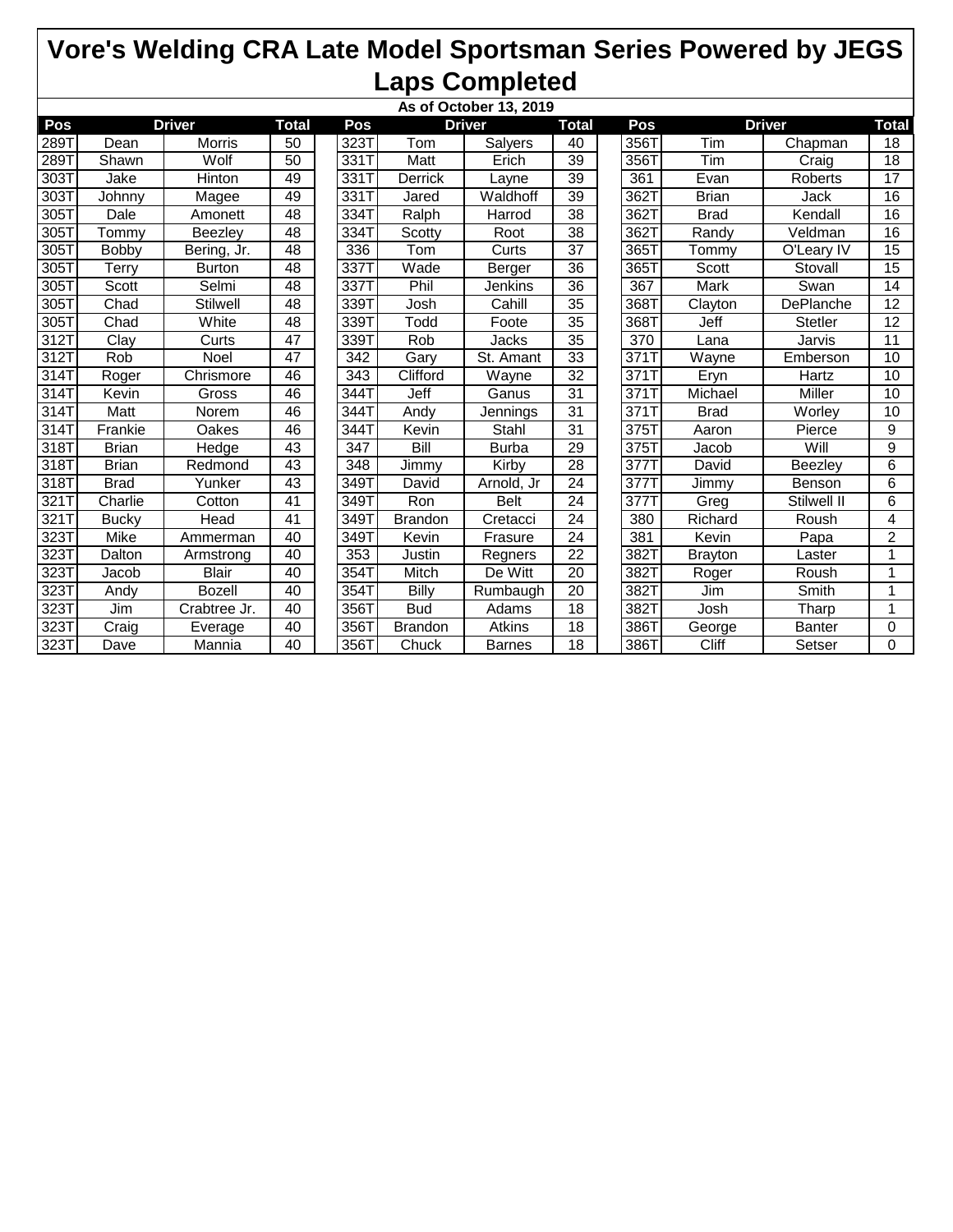|                   |                |                 |                  |                  |             | As of October 13, 2019    |                 |                  |                |                             |                  |
|-------------------|----------------|-----------------|------------------|------------------|-------------|---------------------------|-----------------|------------------|----------------|-----------------------------|------------------|
|                   |                |                 |                  |                  |             | <b>Alphabetical Order</b> |                 |                  |                |                             |                  |
| Pos               |                | <b>Driver</b>   | <b>Total</b>     | Pos              |             | <b>Driver</b>             | <b>Total</b>    | Pos              |                | <b>Driver</b>               | <b>Total</b>     |
| 356T              | <b>Bud</b>     | Adams           | 18               | 323T             | Andy        | <b>Bozell</b>             | 40              | 349T             | <b>Brandon</b> | Cretacci                    | 24               |
| 249T              | Daniel         | Adams           | $\overline{75}$  | 289T             | Phil        | <b>Bozell</b>             | 50              | 230              | Dave           | Cumbee                      | $\overline{92}$  |
| 289T              | Ron            | Allen           | 50               | 37               | Chris       | <b>Brann</b>              | 1028            | 312T             | Clay           | Curts                       | $\overline{47}$  |
| 102               | Rob            | Allman          | 352              | 286              | James       | <b>Brown</b>              | 52              | 336              | Tom            | $\overline{\mathrm{Curts}}$ | $\overline{37}$  |
| $\overline{25}$   | Justin         | Alsip           | 1364             | 184              | Danny       | Brown Jr.                 | 134             | 215T             | <b>Blake</b>   | Dager                       | 103              |
| $\overline{3231}$ | Mike           | Ammerman        | 40               | 268T             | Bill        | <b>Browning</b>           | 73              | 2751             | <b>Bobby</b>   | Dager                       | 66               |
| 3051              | Dale           | Amonett         | 48               | 113T             | Densil      | <b>Brumfield</b>          | 306             | $\overline{11}$  | Tony           | Dager                       | 2089             |
| 176T              | Ryan           | Amonett         | 143              | 125              | Tony        | <b>Brunke</b>             | 256             | 1927             | Charles        | Darr                        | 122              |
| 23                | Shawn          | Amor            | 1407             | 10               | Tony        | <b>Brutti</b>             | 2121            | 158              | <b>Brad</b>    | Davis                       | 185              |
| $\overline{27}$   | Robert         | Amos Jr.        | 1283             | 159T             | Ryan        | <b>Buckner</b>            | 184             | 138              | <b>Buddy</b>   | Davis                       | 232              |
| 188               | <b>Brock</b>   | Anderson        | 126              | 347              | <b>Bill</b> | <b>Burba</b>              | 29              | 354T             | Mitch          | De Witt                     | $\overline{20}$  |
| 2891              | Dustin         | Anderson        | 50               | 113T             | Dustin      | <b>Burge</b>              | 306             | 265T             | Willy          | DeHart                      | $\overline{74}$  |
| $\overline{277}$  | Glenn          | Andrew          | 65               | 289T             | Josh        | <b>Burton</b>             | 50              | 289T             | Kyle           | DeLisle, Jr.                | 50               |
| 174               | Jerry          | Andrews         | 146              | 305T             | Terry       | <b>Burton</b>             | 48              | 80               | <b>Brian</b>   | Demland                     | 520              |
| $\overline{3231}$ | Dalton         | Armstrong       | 40               | 172T             | Lauren      | <b>Bush</b>               | 148             | 368T             | Clayton        | DePlanche                   | 12               |
| 289T              | <b>Burney</b>  | Arnett          | 50               | 226              | James       | <b>Butler</b>             | 96              | $\overline{35}$  | Jack           | Dossey III                  | 1041             |
| 349T              | David          | Arnold, Jr      | 24               | 187              | Tim         | <b>Byrdwell</b>           | 128             | 42               | <b>Bob</b>     | Dumke                       | 953              |
| 94T               | Kale           | Asztalos        | 427              | 339T             | Josh        | Cahill                    | 35              | 126T             | Dave           | Duncan                      | 255              |
| 3561              | <b>Brandon</b> | <b>Atkins</b>   | 18               | $\overline{24}$  | David       | Campbell                  | 1404            | 281              | Zack           | Dunson                      | 61               |
| $\overline{2}$    | Jason          | Atkinson        | 3504             | 130T             | Mike        | Cannon                    | 250             | $\overline{57}$  | Damon          | Ecoff                       | 703              |
| 120               | Dean           | <b>Baker</b>    | 265              | $\overline{17}$  | Kent        | Carson                    | 1770            | 2871             | Scott          | Eggman                      | 51               |
| 90                | Kent           | Baledge         | 466              | 215T             | Randy       | Casey                     | 103             | 197              | Joe            | Ellert                      | 117              |
| 283               | Tanner         | <b>Ballard</b>  | $\overline{57}$  | 48               | Terry       | Cater                     | 837             | 136              | <b>Matt</b>    | Elliot                      | 239              |
| 386T              | George         | <b>Banter</b>   | 0                | $\overline{77}$  | Josh        | Cave                      | 531             | $\overline{132}$ | Jeff           | <b>Ellis</b>                | $\overline{248}$ |
| 70                | <b>Brandon</b> | <b>Barcus</b>   | 594              | 49               | Gabe        | Cerny                     | 822             | 371T             | Wayne          | Emberson                    | 10               |
| 2651              | <b>Brian</b>   | <b>Barcus</b>   | $\overline{74}$  | $\overline{205}$ | Curtis      | Chapman                   | 110             | 331              | Matt           | Erich                       | 39               |
| 9                 | Eric           | <b>Barcus</b>   | 2153             | 203              | Gary        | Chapman                   | 112             | 240T             | Eric           | Evans                       | 84               |
| 121T              | Tony           | <b>Barcus</b>   | 262              | 356T             | Tim         | Chapman                   | 18              | 323T             | Craig          | Everage                     | 40               |
| 249T              | John           | <b>Barlow</b>   | 75               | 279T             | <b>Tony</b> | Chapman                   | 62              | 83               | Jeremy         | Everding                    | 505              |
| 356T              | Chuck          | <b>Barnes</b>   | 18               | 314T             | Roger       | Chrismore                 | 46              | 78               | Cassten        | Everidge                    | 530              |
| 272               | David          | <b>Barnhart</b> | $\overline{70}$  | 118              | Steve       | Christman                 | 273             | 169T             | <b>Rick</b>    | Everidge                    | 150              |
| 110               | Jon            | <b>Beach</b>    | $\overline{318}$ | 111              | Kevin       | Claborn                   | 316             | 151              | <b>Brandon</b> | Fagin                       | 198              |
| 87                | Quinnton       | Bear            | 480              | 231T             | Kevin       | Clash                     | 91              | 152T             | Pete           | Farmer                      | 196              |
| 45                | Joe            | <b>Beaver</b>   | 893              | 278              | Justin      | Claucherty                | 64              | 182              | Richard        | Farmer                      | 137              |
| $\overline{3771}$ | David          | Beezley         | 6                | 246T             | Mike        | Coates                    | $\overline{77}$ | $\overline{21}$  | Terry          | Fisher Jr.                  | 1556             |
| 305T              | Tommy          | Beezley         | 48               | 56               | Austin      | Coe                       | 719             | 289T             | Terry          | Fisher Sr.                  | 50               |
| 349T              | Ron            | <b>Belt</b>     | 24               | 152T             | Kenny       | Coe                       | 196             | 119              | Oliver         | Fitzwater                   | 269              |
| 377T              | Jimmy          | Benson          | 6                | 227T             | Jon         | Conklin                   | 93              | 265T             | Ryan           | Flemming                    | 74               |
| 337T              | Wade           | Berger          | 36               | 53               | Dean        | Cook                      | 794             | 117              | TJ             | Flynn                       | 274              |
| $305\overline{1}$ | Bobby          | Bering, Jr.     | 48               | 148              | Kevin       | Cook                      | 208             | 339T             | Todd           | Foote                       | 35               |
| 243               | Dave           | <b>Bice</b>     | 79               | 285              | Randy       | Cook                      | 53              | 115              | David          | Fox II                      | 294              |
| 225               | Derek          | <b>Bischak</b>  | 97               | 20               | Tommy       | Cook                      | 1618            | 289T             | David          | Frantz                      | 50               |
| 323T              | Jacob          | <b>Blair</b>    | 40               | 18               | Al          | Cook, Jr.                 | 1671            | 349T             | Kevin          | Frasure                     | 24               |
| 43                | <b>Steve</b>   | <b>Blair</b>    | 950              | 126T             | Joe         | Cooksey                   | 255             | 126T             | David          | Fretz                       | 255              |
| 238               | Michael        | Blankenship     | 87               | 321T             | Charlie     | Cotton                    | 41              | 185T             | Johnny         | Fugate                      | 131              |
| 239               | Bob            | <b>Bliss</b>    | 85               | 22               | J.P.        | Crabtree                  | 1536            | 142              | Tim            | Fulford                     | 226              |
| 134               | Bobby          | <b>Blount</b>   | 246              | 179T             | Jarren      | Crabtree                  | 140             | 344T             | Jeff           | Ganus                       | 31               |
| 210T              | Rich           | Boal            | 106              | 323T             | Jim         | Crabtree Jr.              | 40              | 163              | Jacob          | Garrigus                    | 172              |
| 74                | Shawn          | Bonar           | 563              | 356T             | Tim         | Craig                     | 18              | 107              | Chad           | Gaskil                      | 330              |
| 200               | Kraig          | Bontrager       | 114              | 31               | <b>Trey</b> | Craig                     | 1170            | 210T             | Johnny         | Gatton Jr.                  | 106              |
|                   |                |                 |                  |                  |             |                           |                 |                  |                |                             |                  |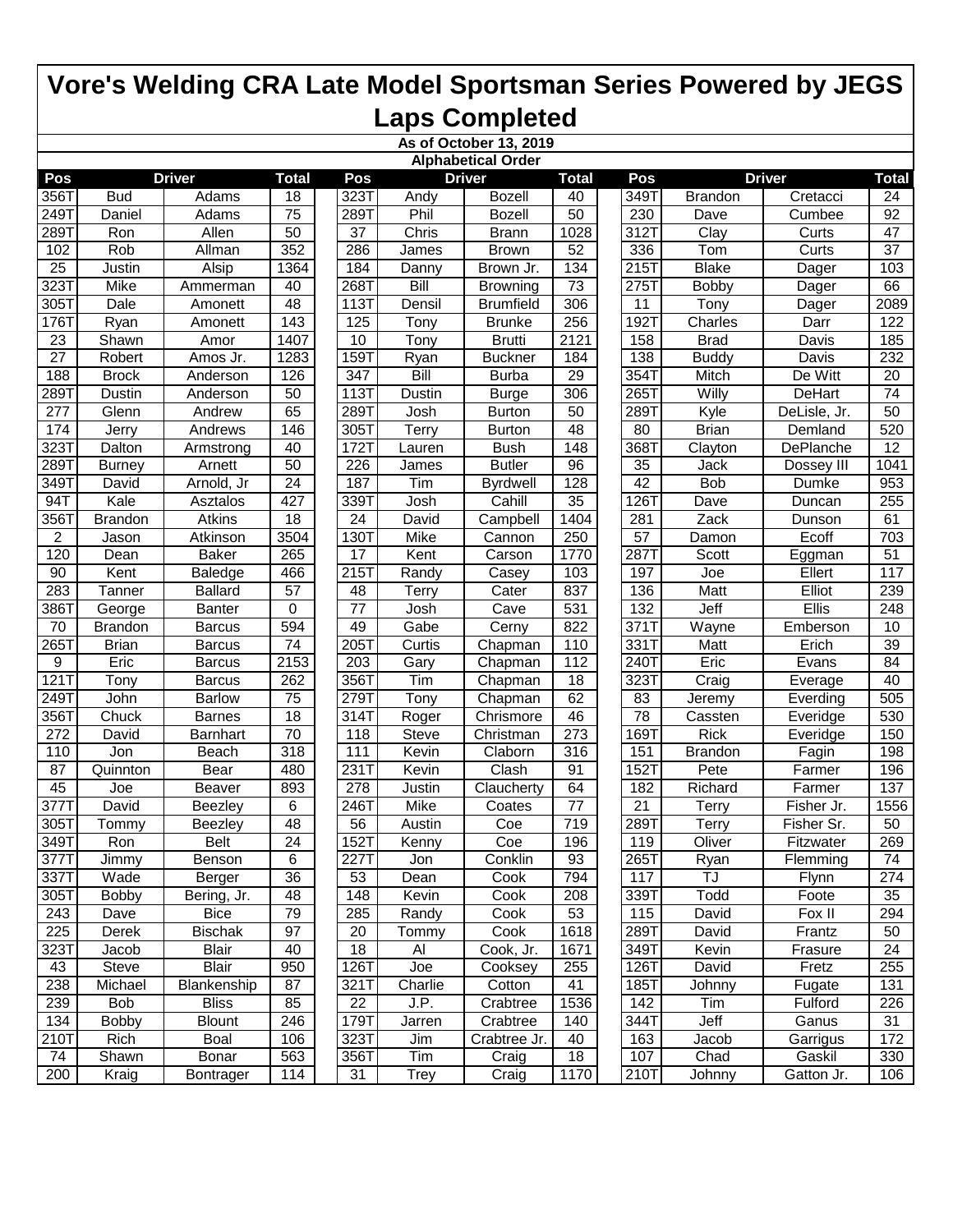| <b>Alphabetical Order</b><br><b>Driver</b><br><b>Driver</b><br><b>Total</b><br><b>Driver</b><br>Pos<br><b>Total</b><br>Pos<br>Pos<br><b>Total</b><br>270T<br>289T<br>Todd<br>Gearhart<br>344T<br>50<br>Andy<br>Jennings<br>31<br>Mason<br>Mingus<br>71<br>$\overline{28}$<br>111<br>194T<br>Chris<br>120<br><b>Steve</b><br>Minich, Jr.<br>1274<br>204<br>Jim<br>Geiger<br>Jennings<br>135<br><b>Nick</b><br>167<br><b>Bob</b><br>Golubski<br>163<br>198T<br>Weston<br>115<br>245<br>Moore<br>Jewett<br><b>Nik</b><br>500<br>126T<br><b>Terry</b><br>255<br>289T<br>50<br>84<br>Gorrell<br>Morris<br>Jones<br>Dean<br>Tim<br>121T<br>Greene<br>262<br>143<br>Howard<br>Kelly, Jr.<br>225<br>218T<br><b>Brian</b><br>Morrow<br>102<br>367<br>279T<br>362T<br><b>Brad</b><br>Kendall<br>16<br>Kyle<br>62<br>101<br>Corey<br>Gregory<br>Murphy<br>88<br>113<br>King<br>482<br>235T<br>201T<br>86<br>Justin<br>Scott<br>Murray<br>Quay<br>Gregory<br>Griffin<br>100<br>Derrick<br>692<br>348<br><b>Jimmy</b><br>Kirby<br>28<br>220T<br>Neal<br>60<br>Jared<br>176T<br>Bill<br>Griffith<br>143<br>85<br><b>Bob</b><br>497<br>93<br>Neal<br>450<br>Kissinger<br>Jason<br>229<br>Kevin<br>46<br>289T<br>141<br>Scott<br>314T<br>Gross<br>Ross<br>50<br>Neal<br>Klingelhofer<br>Scott<br>312T<br>104<br>Kevin<br>Gunkel<br>348<br>205T<br>110<br>Rob<br>47<br>Knepley<br>Noel<br>84<br>46<br>47<br>Chris<br>Hacker<br>843<br>240T<br>Terry<br>Kope<br>314T<br>Matt<br>Norem<br>$\overline{75}$<br>105<br>344<br>192T<br>122<br>J.J.<br>Haley<br><b>Krick</b><br>249T<br>Roger<br>Northrup<br>Lucas<br>Charlie<br>4037<br>235T<br>Mike<br>Kugler<br>161<br>180<br>1<br>Hanna<br>88<br>Roger<br>Northrup, Jr.<br>249T<br>Scott<br>220T<br>66<br>Hantz<br>75<br>Kenny<br>Kuntz<br>100<br>R.J.<br>Norton III<br>642<br>$\overline{38}$<br>139T<br>$\overline{RJ}$ .<br>230<br>Ralph<br>Harrod<br>4<br>Mark<br>3118<br>Norton Jr.<br>334T<br>Lambert<br><b>Bill</b><br>171<br>Frankie<br>154T<br>195<br>Colby<br>314T<br>Oakes<br>46<br>Hartman<br>149<br>Lane<br>Jeff<br>249T<br>$\overline{75}$<br>Eryn<br>Hartz<br>10<br>214<br>Oakley<br>371T<br>Lane<br>104<br><b>Brandon</b><br>382T<br>365T<br>$\overline{15}$<br>321T<br>Head<br>41<br><b>Brayton</b><br>O'Leary IV<br><b>Bucky</b><br>Tommy<br>Laster<br><b>Heck</b><br>813<br>92<br><b>Nick</b><br>Oliver<br>140<br>50<br>John<br>454<br>179T<br><b>Jack</b><br>Lay<br>249T<br>$\overline{75}$<br>331T<br>Opliger<br>Sam<br>Derrick<br>39<br>52<br>808<br>Heckman<br>Jesse<br>Layne<br>43<br>244T<br><b>Mike</b><br>78<br>318T<br><b>Brian</b><br>218T<br><b>Bob</b><br>102<br>Overholser<br>Hedge<br>Lemen<br>$\overline{75}$<br>235T<br>$\overline{75}$<br>552<br>249T<br>Tom<br>Hellinga<br>LJ<br>88<br><b>Jacob</b><br>Lines<br>Owens<br>50<br>$\overline{2}$<br>289T<br>Robbie<br>289T<br>Mark<br>50<br>381<br>Kevin<br>Henderson<br>Livesay<br>Papa<br>91<br>Bill<br>656<br>231T<br>Hermiller<br>73<br>569<br>65<br>Chris<br>Parker<br><b>Brandon</b><br>Lovely<br>526<br>$\overline{273}$<br>$\overline{26}$<br><b>Mark</b><br>Parker<br>79<br><b>Nathan</b><br>Hannah<br>69<br>1340<br>Herron<br>Lundy<br>Keith<br>210T<br>Gabe<br>Hess<br>106<br>116<br>287<br>249T<br>Orie<br>Parkhurst<br>75<br>Lyons<br>Hill<br>156T<br>190<br>303T<br>Magee<br>49<br>181<br>Donald<br>Parsons<br>139<br>Donnie<br>Johnny<br>55<br>130T<br>Scott<br>250<br>284<br><b>Mahaffey</b><br>55<br><b>Matthew</b><br>Parsons<br>725<br>Hinshaw<br>Tyler<br>323<br>201T<br>303T<br>Jake<br><b>Hinton</b><br>49<br>108<br>Mahaffey Jr.<br><b>Steve</b><br>Pearson<br>113<br>Don<br>$\overline{3231}$<br>Chad<br>89<br>Hoffman<br>467<br>Dave<br>Mannia<br>40<br>249T<br>Pendleton<br>75<br>Derek<br><b>Ric</b><br>2491<br>$\overline{75}$<br>Jeff<br>Pfeifer<br>1795<br>Holdeman<br>14<br>1871<br>16<br>Barry<br>Marcum<br>136<br>58<br>Holton<br>702<br>169T<br><b>Brian</b><br>150<br>183<br><b>Brandon</b><br>Phillips<br>Marrow<br>James<br>63T<br>202<br>$\overline{213}$<br>105<br>Fred<br>667<br>149T<br>Marsh<br>Ronnie<br>Phipps<br>Hopkins<br>Tyler<br>$\overline{77}$<br>227T<br>375T<br>9<br>246T<br>Todd<br>Marsh<br>93<br>Pierce<br>Randy<br>Hoppes<br>Aaron<br>$\overline{77}$<br>62<br>$\overline{75}$<br>246T<br>672<br>249T<br>Hope<br>Hornish<br>John<br>Marshall<br>Aaron<br>Pippin<br><b>Mike</b><br>162<br>198T<br>275T<br>Mark<br>Mason<br>Josh<br>Poore<br>115<br>Horvath<br>66<br>177<br>82<br>508<br>May<br>123<br>124<br><b>Nick</b><br>257<br>Adam<br>Hudson<br>191<br>Justin<br>Pressler<br>Hufferd Jr.<br>Maynard, Jr.<br>99<br>Thomas<br>400<br>139T<br>Ron<br>230<br>194T<br><b>Stuart</b><br>Quakenbush<br>120<br>$172$ T<br>318T<br><b>Brian</b><br>Tyler<br>Hufford<br>148<br>36<br>Neal<br>McClelland<br>Redmond<br>43<br>1038<br>845<br>38<br>McFadden<br>353<br>22<br>46<br>Zach<br>Hulvey<br><b>Brian</b><br>Regners<br>1005<br>Justin<br>$\overline{3}$<br><b>Billy</b><br>3306<br>133<br>Eric<br>McGlothlen<br>268T<br>Caleb<br>73<br>Hutson<br>247<br>Reschar<br>75<br>103<br>Mefford<br>Chad<br>Reuille<br>249T<br>Jack<br><b>Brandon</b><br>351<br>185T<br>131<br><b>Brent</b><br>159T<br>William<br>Mefford<br>Chad<br>1267<br>362T<br><b>Brian</b><br>Jack<br>16<br>184<br>29<br>Richardson<br>Jack<br>512<br>249T<br>75<br>61<br>Neil<br>Richardson<br>81<br>Hunter<br>Rich<br>Mersereau<br>677<br>109<br>319<br>223T<br>Miles<br><b>Rick</b><br>2740<br>Jack<br>99<br>6<br>Rinehart<br>Tanner<br><b>Bret</b><br>35<br>71<br>590<br>361<br>17<br>339T<br>Rob<br><b>Bret</b><br>Miles Jr.<br>Evan<br>Roberts<br>Jacks<br>427<br>371T<br>Michael<br>Miller<br>10<br>40<br>972<br>94T<br><b>Brian</b><br><b>Brett</b><br>Robinson<br>Janes<br>164<br>334T<br>38<br>370<br>11<br>Mike<br>Miller<br>171<br>Scotty<br>Lana<br>Jarvis<br>Root<br>337T<br>Phil<br>36<br>178<br>34<br>Jenkins<br>Thomas<br>Miller<br>141<br>Ronnie<br>Rose<br>1088 |  |  |  | As of October 13, 2019 |  |  |  |
|-------------------------------------------------------------------------------------------------------------------------------------------------------------------------------------------------------------------------------------------------------------------------------------------------------------------------------------------------------------------------------------------------------------------------------------------------------------------------------------------------------------------------------------------------------------------------------------------------------------------------------------------------------------------------------------------------------------------------------------------------------------------------------------------------------------------------------------------------------------------------------------------------------------------------------------------------------------------------------------------------------------------------------------------------------------------------------------------------------------------------------------------------------------------------------------------------------------------------------------------------------------------------------------------------------------------------------------------------------------------------------------------------------------------------------------------------------------------------------------------------------------------------------------------------------------------------------------------------------------------------------------------------------------------------------------------------------------------------------------------------------------------------------------------------------------------------------------------------------------------------------------------------------------------------------------------------------------------------------------------------------------------------------------------------------------------------------------------------------------------------------------------------------------------------------------------------------------------------------------------------------------------------------------------------------------------------------------------------------------------------------------------------------------------------------------------------------------------------------------------------------------------------------------------------------------------------------------------------------------------------------------------------------------------------------------------------------------------------------------------------------------------------------------------------------------------------------------------------------------------------------------------------------------------------------------------------------------------------------------------------------------------------------------------------------------------------------------------------------------------------------------------------------------------------------------------------------------------------------------------------------------------------------------------------------------------------------------------------------------------------------------------------------------------------------------------------------------------------------------------------------------------------------------------------------------------------------------------------------------------------------------------------------------------------------------------------------------------------------------------------------------------------------------------------------------------------------------------------------------------------------------------------------------------------------------------------------------------------------------------------------------------------------------------------------------------------------------------------------------------------------------------------------------------------------------------------------------------------------------------------------------------------------------------------------------------------------------------------------------------------------------------------------------------------------------------------------------------------------------------------------------------------------------------------------------------------------------------------------------------------------------------------------------------------------------------------------------------------------------------------------------------------------------------------------------------------------------------------------------------------------------------------------------------------------------------------------------------------------------------------------------------------------------------------------------------------------------------------------------------------------------------------------------------------------------------------------------------------------------------------------------------------------------------------------------------------------------------------------------------------------------------------------------------------------------------------------------------------------------------------------------------------------------------------------------------------------------------------------------------------------------------------------------------------------------------------------------------------------------------------------------------------------------------------------------------------------------------------------------------------------------------------------------------------|--|--|--|------------------------|--|--|--|
|                                                                                                                                                                                                                                                                                                                                                                                                                                                                                                                                                                                                                                                                                                                                                                                                                                                                                                                                                                                                                                                                                                                                                                                                                                                                                                                                                                                                                                                                                                                                                                                                                                                                                                                                                                                                                                                                                                                                                                                                                                                                                                                                                                                                                                                                                                                                                                                                                                                                                                                                                                                                                                                                                                                                                                                                                                                                                                                                                                                                                                                                                                                                                                                                                                                                                                                                                                                                                                                                                                                                                                                                                                                                                                                                                                                                                                                                                                                                                                                                                                                                                                                                                                                                                                                                                                                                                                                                                                                                                                                                                                                                                                                                                                                                                                                                                                                                                                                                                                                                                                                                                                                                                                                                                                                                                                                                                                                                                                                                                                                                                                                                                                                                                                                                                                                                                                                                                                                         |  |  |  |                        |  |  |  |
|                                                                                                                                                                                                                                                                                                                                                                                                                                                                                                                                                                                                                                                                                                                                                                                                                                                                                                                                                                                                                                                                                                                                                                                                                                                                                                                                                                                                                                                                                                                                                                                                                                                                                                                                                                                                                                                                                                                                                                                                                                                                                                                                                                                                                                                                                                                                                                                                                                                                                                                                                                                                                                                                                                                                                                                                                                                                                                                                                                                                                                                                                                                                                                                                                                                                                                                                                                                                                                                                                                                                                                                                                                                                                                                                                                                                                                                                                                                                                                                                                                                                                                                                                                                                                                                                                                                                                                                                                                                                                                                                                                                                                                                                                                                                                                                                                                                                                                                                                                                                                                                                                                                                                                                                                                                                                                                                                                                                                                                                                                                                                                                                                                                                                                                                                                                                                                                                                                                         |  |  |  |                        |  |  |  |
|                                                                                                                                                                                                                                                                                                                                                                                                                                                                                                                                                                                                                                                                                                                                                                                                                                                                                                                                                                                                                                                                                                                                                                                                                                                                                                                                                                                                                                                                                                                                                                                                                                                                                                                                                                                                                                                                                                                                                                                                                                                                                                                                                                                                                                                                                                                                                                                                                                                                                                                                                                                                                                                                                                                                                                                                                                                                                                                                                                                                                                                                                                                                                                                                                                                                                                                                                                                                                                                                                                                                                                                                                                                                                                                                                                                                                                                                                                                                                                                                                                                                                                                                                                                                                                                                                                                                                                                                                                                                                                                                                                                                                                                                                                                                                                                                                                                                                                                                                                                                                                                                                                                                                                                                                                                                                                                                                                                                                                                                                                                                                                                                                                                                                                                                                                                                                                                                                                                         |  |  |  |                        |  |  |  |
|                                                                                                                                                                                                                                                                                                                                                                                                                                                                                                                                                                                                                                                                                                                                                                                                                                                                                                                                                                                                                                                                                                                                                                                                                                                                                                                                                                                                                                                                                                                                                                                                                                                                                                                                                                                                                                                                                                                                                                                                                                                                                                                                                                                                                                                                                                                                                                                                                                                                                                                                                                                                                                                                                                                                                                                                                                                                                                                                                                                                                                                                                                                                                                                                                                                                                                                                                                                                                                                                                                                                                                                                                                                                                                                                                                                                                                                                                                                                                                                                                                                                                                                                                                                                                                                                                                                                                                                                                                                                                                                                                                                                                                                                                                                                                                                                                                                                                                                                                                                                                                                                                                                                                                                                                                                                                                                                                                                                                                                                                                                                                                                                                                                                                                                                                                                                                                                                                                                         |  |  |  |                        |  |  |  |
|                                                                                                                                                                                                                                                                                                                                                                                                                                                                                                                                                                                                                                                                                                                                                                                                                                                                                                                                                                                                                                                                                                                                                                                                                                                                                                                                                                                                                                                                                                                                                                                                                                                                                                                                                                                                                                                                                                                                                                                                                                                                                                                                                                                                                                                                                                                                                                                                                                                                                                                                                                                                                                                                                                                                                                                                                                                                                                                                                                                                                                                                                                                                                                                                                                                                                                                                                                                                                                                                                                                                                                                                                                                                                                                                                                                                                                                                                                                                                                                                                                                                                                                                                                                                                                                                                                                                                                                                                                                                                                                                                                                                                                                                                                                                                                                                                                                                                                                                                                                                                                                                                                                                                                                                                                                                                                                                                                                                                                                                                                                                                                                                                                                                                                                                                                                                                                                                                                                         |  |  |  |                        |  |  |  |
|                                                                                                                                                                                                                                                                                                                                                                                                                                                                                                                                                                                                                                                                                                                                                                                                                                                                                                                                                                                                                                                                                                                                                                                                                                                                                                                                                                                                                                                                                                                                                                                                                                                                                                                                                                                                                                                                                                                                                                                                                                                                                                                                                                                                                                                                                                                                                                                                                                                                                                                                                                                                                                                                                                                                                                                                                                                                                                                                                                                                                                                                                                                                                                                                                                                                                                                                                                                                                                                                                                                                                                                                                                                                                                                                                                                                                                                                                                                                                                                                                                                                                                                                                                                                                                                                                                                                                                                                                                                                                                                                                                                                                                                                                                                                                                                                                                                                                                                                                                                                                                                                                                                                                                                                                                                                                                                                                                                                                                                                                                                                                                                                                                                                                                                                                                                                                                                                                                                         |  |  |  |                        |  |  |  |
|                                                                                                                                                                                                                                                                                                                                                                                                                                                                                                                                                                                                                                                                                                                                                                                                                                                                                                                                                                                                                                                                                                                                                                                                                                                                                                                                                                                                                                                                                                                                                                                                                                                                                                                                                                                                                                                                                                                                                                                                                                                                                                                                                                                                                                                                                                                                                                                                                                                                                                                                                                                                                                                                                                                                                                                                                                                                                                                                                                                                                                                                                                                                                                                                                                                                                                                                                                                                                                                                                                                                                                                                                                                                                                                                                                                                                                                                                                                                                                                                                                                                                                                                                                                                                                                                                                                                                                                                                                                                                                                                                                                                                                                                                                                                                                                                                                                                                                                                                                                                                                                                                                                                                                                                                                                                                                                                                                                                                                                                                                                                                                                                                                                                                                                                                                                                                                                                                                                         |  |  |  |                        |  |  |  |
|                                                                                                                                                                                                                                                                                                                                                                                                                                                                                                                                                                                                                                                                                                                                                                                                                                                                                                                                                                                                                                                                                                                                                                                                                                                                                                                                                                                                                                                                                                                                                                                                                                                                                                                                                                                                                                                                                                                                                                                                                                                                                                                                                                                                                                                                                                                                                                                                                                                                                                                                                                                                                                                                                                                                                                                                                                                                                                                                                                                                                                                                                                                                                                                                                                                                                                                                                                                                                                                                                                                                                                                                                                                                                                                                                                                                                                                                                                                                                                                                                                                                                                                                                                                                                                                                                                                                                                                                                                                                                                                                                                                                                                                                                                                                                                                                                                                                                                                                                                                                                                                                                                                                                                                                                                                                                                                                                                                                                                                                                                                                                                                                                                                                                                                                                                                                                                                                                                                         |  |  |  |                        |  |  |  |
|                                                                                                                                                                                                                                                                                                                                                                                                                                                                                                                                                                                                                                                                                                                                                                                                                                                                                                                                                                                                                                                                                                                                                                                                                                                                                                                                                                                                                                                                                                                                                                                                                                                                                                                                                                                                                                                                                                                                                                                                                                                                                                                                                                                                                                                                                                                                                                                                                                                                                                                                                                                                                                                                                                                                                                                                                                                                                                                                                                                                                                                                                                                                                                                                                                                                                                                                                                                                                                                                                                                                                                                                                                                                                                                                                                                                                                                                                                                                                                                                                                                                                                                                                                                                                                                                                                                                                                                                                                                                                                                                                                                                                                                                                                                                                                                                                                                                                                                                                                                                                                                                                                                                                                                                                                                                                                                                                                                                                                                                                                                                                                                                                                                                                                                                                                                                                                                                                                                         |  |  |  |                        |  |  |  |
|                                                                                                                                                                                                                                                                                                                                                                                                                                                                                                                                                                                                                                                                                                                                                                                                                                                                                                                                                                                                                                                                                                                                                                                                                                                                                                                                                                                                                                                                                                                                                                                                                                                                                                                                                                                                                                                                                                                                                                                                                                                                                                                                                                                                                                                                                                                                                                                                                                                                                                                                                                                                                                                                                                                                                                                                                                                                                                                                                                                                                                                                                                                                                                                                                                                                                                                                                                                                                                                                                                                                                                                                                                                                                                                                                                                                                                                                                                                                                                                                                                                                                                                                                                                                                                                                                                                                                                                                                                                                                                                                                                                                                                                                                                                                                                                                                                                                                                                                                                                                                                                                                                                                                                                                                                                                                                                                                                                                                                                                                                                                                                                                                                                                                                                                                                                                                                                                                                                         |  |  |  |                        |  |  |  |
|                                                                                                                                                                                                                                                                                                                                                                                                                                                                                                                                                                                                                                                                                                                                                                                                                                                                                                                                                                                                                                                                                                                                                                                                                                                                                                                                                                                                                                                                                                                                                                                                                                                                                                                                                                                                                                                                                                                                                                                                                                                                                                                                                                                                                                                                                                                                                                                                                                                                                                                                                                                                                                                                                                                                                                                                                                                                                                                                                                                                                                                                                                                                                                                                                                                                                                                                                                                                                                                                                                                                                                                                                                                                                                                                                                                                                                                                                                                                                                                                                                                                                                                                                                                                                                                                                                                                                                                                                                                                                                                                                                                                                                                                                                                                                                                                                                                                                                                                                                                                                                                                                                                                                                                                                                                                                                                                                                                                                                                                                                                                                                                                                                                                                                                                                                                                                                                                                                                         |  |  |  |                        |  |  |  |
|                                                                                                                                                                                                                                                                                                                                                                                                                                                                                                                                                                                                                                                                                                                                                                                                                                                                                                                                                                                                                                                                                                                                                                                                                                                                                                                                                                                                                                                                                                                                                                                                                                                                                                                                                                                                                                                                                                                                                                                                                                                                                                                                                                                                                                                                                                                                                                                                                                                                                                                                                                                                                                                                                                                                                                                                                                                                                                                                                                                                                                                                                                                                                                                                                                                                                                                                                                                                                                                                                                                                                                                                                                                                                                                                                                                                                                                                                                                                                                                                                                                                                                                                                                                                                                                                                                                                                                                                                                                                                                                                                                                                                                                                                                                                                                                                                                                                                                                                                                                                                                                                                                                                                                                                                                                                                                                                                                                                                                                                                                                                                                                                                                                                                                                                                                                                                                                                                                                         |  |  |  |                        |  |  |  |
|                                                                                                                                                                                                                                                                                                                                                                                                                                                                                                                                                                                                                                                                                                                                                                                                                                                                                                                                                                                                                                                                                                                                                                                                                                                                                                                                                                                                                                                                                                                                                                                                                                                                                                                                                                                                                                                                                                                                                                                                                                                                                                                                                                                                                                                                                                                                                                                                                                                                                                                                                                                                                                                                                                                                                                                                                                                                                                                                                                                                                                                                                                                                                                                                                                                                                                                                                                                                                                                                                                                                                                                                                                                                                                                                                                                                                                                                                                                                                                                                                                                                                                                                                                                                                                                                                                                                                                                                                                                                                                                                                                                                                                                                                                                                                                                                                                                                                                                                                                                                                                                                                                                                                                                                                                                                                                                                                                                                                                                                                                                                                                                                                                                                                                                                                                                                                                                                                                                         |  |  |  |                        |  |  |  |
|                                                                                                                                                                                                                                                                                                                                                                                                                                                                                                                                                                                                                                                                                                                                                                                                                                                                                                                                                                                                                                                                                                                                                                                                                                                                                                                                                                                                                                                                                                                                                                                                                                                                                                                                                                                                                                                                                                                                                                                                                                                                                                                                                                                                                                                                                                                                                                                                                                                                                                                                                                                                                                                                                                                                                                                                                                                                                                                                                                                                                                                                                                                                                                                                                                                                                                                                                                                                                                                                                                                                                                                                                                                                                                                                                                                                                                                                                                                                                                                                                                                                                                                                                                                                                                                                                                                                                                                                                                                                                                                                                                                                                                                                                                                                                                                                                                                                                                                                                                                                                                                                                                                                                                                                                                                                                                                                                                                                                                                                                                                                                                                                                                                                                                                                                                                                                                                                                                                         |  |  |  |                        |  |  |  |
|                                                                                                                                                                                                                                                                                                                                                                                                                                                                                                                                                                                                                                                                                                                                                                                                                                                                                                                                                                                                                                                                                                                                                                                                                                                                                                                                                                                                                                                                                                                                                                                                                                                                                                                                                                                                                                                                                                                                                                                                                                                                                                                                                                                                                                                                                                                                                                                                                                                                                                                                                                                                                                                                                                                                                                                                                                                                                                                                                                                                                                                                                                                                                                                                                                                                                                                                                                                                                                                                                                                                                                                                                                                                                                                                                                                                                                                                                                                                                                                                                                                                                                                                                                                                                                                                                                                                                                                                                                                                                                                                                                                                                                                                                                                                                                                                                                                                                                                                                                                                                                                                                                                                                                                                                                                                                                                                                                                                                                                                                                                                                                                                                                                                                                                                                                                                                                                                                                                         |  |  |  |                        |  |  |  |
|                                                                                                                                                                                                                                                                                                                                                                                                                                                                                                                                                                                                                                                                                                                                                                                                                                                                                                                                                                                                                                                                                                                                                                                                                                                                                                                                                                                                                                                                                                                                                                                                                                                                                                                                                                                                                                                                                                                                                                                                                                                                                                                                                                                                                                                                                                                                                                                                                                                                                                                                                                                                                                                                                                                                                                                                                                                                                                                                                                                                                                                                                                                                                                                                                                                                                                                                                                                                                                                                                                                                                                                                                                                                                                                                                                                                                                                                                                                                                                                                                                                                                                                                                                                                                                                                                                                                                                                                                                                                                                                                                                                                                                                                                                                                                                                                                                                                                                                                                                                                                                                                                                                                                                                                                                                                                                                                                                                                                                                                                                                                                                                                                                                                                                                                                                                                                                                                                                                         |  |  |  |                        |  |  |  |
|                                                                                                                                                                                                                                                                                                                                                                                                                                                                                                                                                                                                                                                                                                                                                                                                                                                                                                                                                                                                                                                                                                                                                                                                                                                                                                                                                                                                                                                                                                                                                                                                                                                                                                                                                                                                                                                                                                                                                                                                                                                                                                                                                                                                                                                                                                                                                                                                                                                                                                                                                                                                                                                                                                                                                                                                                                                                                                                                                                                                                                                                                                                                                                                                                                                                                                                                                                                                                                                                                                                                                                                                                                                                                                                                                                                                                                                                                                                                                                                                                                                                                                                                                                                                                                                                                                                                                                                                                                                                                                                                                                                                                                                                                                                                                                                                                                                                                                                                                                                                                                                                                                                                                                                                                                                                                                                                                                                                                                                                                                                                                                                                                                                                                                                                                                                                                                                                                                                         |  |  |  |                        |  |  |  |
|                                                                                                                                                                                                                                                                                                                                                                                                                                                                                                                                                                                                                                                                                                                                                                                                                                                                                                                                                                                                                                                                                                                                                                                                                                                                                                                                                                                                                                                                                                                                                                                                                                                                                                                                                                                                                                                                                                                                                                                                                                                                                                                                                                                                                                                                                                                                                                                                                                                                                                                                                                                                                                                                                                                                                                                                                                                                                                                                                                                                                                                                                                                                                                                                                                                                                                                                                                                                                                                                                                                                                                                                                                                                                                                                                                                                                                                                                                                                                                                                                                                                                                                                                                                                                                                                                                                                                                                                                                                                                                                                                                                                                                                                                                                                                                                                                                                                                                                                                                                                                                                                                                                                                                                                                                                                                                                                                                                                                                                                                                                                                                                                                                                                                                                                                                                                                                                                                                                         |  |  |  |                        |  |  |  |
|                                                                                                                                                                                                                                                                                                                                                                                                                                                                                                                                                                                                                                                                                                                                                                                                                                                                                                                                                                                                                                                                                                                                                                                                                                                                                                                                                                                                                                                                                                                                                                                                                                                                                                                                                                                                                                                                                                                                                                                                                                                                                                                                                                                                                                                                                                                                                                                                                                                                                                                                                                                                                                                                                                                                                                                                                                                                                                                                                                                                                                                                                                                                                                                                                                                                                                                                                                                                                                                                                                                                                                                                                                                                                                                                                                                                                                                                                                                                                                                                                                                                                                                                                                                                                                                                                                                                                                                                                                                                                                                                                                                                                                                                                                                                                                                                                                                                                                                                                                                                                                                                                                                                                                                                                                                                                                                                                                                                                                                                                                                                                                                                                                                                                                                                                                                                                                                                                                                         |  |  |  |                        |  |  |  |
|                                                                                                                                                                                                                                                                                                                                                                                                                                                                                                                                                                                                                                                                                                                                                                                                                                                                                                                                                                                                                                                                                                                                                                                                                                                                                                                                                                                                                                                                                                                                                                                                                                                                                                                                                                                                                                                                                                                                                                                                                                                                                                                                                                                                                                                                                                                                                                                                                                                                                                                                                                                                                                                                                                                                                                                                                                                                                                                                                                                                                                                                                                                                                                                                                                                                                                                                                                                                                                                                                                                                                                                                                                                                                                                                                                                                                                                                                                                                                                                                                                                                                                                                                                                                                                                                                                                                                                                                                                                                                                                                                                                                                                                                                                                                                                                                                                                                                                                                                                                                                                                                                                                                                                                                                                                                                                                                                                                                                                                                                                                                                                                                                                                                                                                                                                                                                                                                                                                         |  |  |  |                        |  |  |  |
|                                                                                                                                                                                                                                                                                                                                                                                                                                                                                                                                                                                                                                                                                                                                                                                                                                                                                                                                                                                                                                                                                                                                                                                                                                                                                                                                                                                                                                                                                                                                                                                                                                                                                                                                                                                                                                                                                                                                                                                                                                                                                                                                                                                                                                                                                                                                                                                                                                                                                                                                                                                                                                                                                                                                                                                                                                                                                                                                                                                                                                                                                                                                                                                                                                                                                                                                                                                                                                                                                                                                                                                                                                                                                                                                                                                                                                                                                                                                                                                                                                                                                                                                                                                                                                                                                                                                                                                                                                                                                                                                                                                                                                                                                                                                                                                                                                                                                                                                                                                                                                                                                                                                                                                                                                                                                                                                                                                                                                                                                                                                                                                                                                                                                                                                                                                                                                                                                                                         |  |  |  |                        |  |  |  |
|                                                                                                                                                                                                                                                                                                                                                                                                                                                                                                                                                                                                                                                                                                                                                                                                                                                                                                                                                                                                                                                                                                                                                                                                                                                                                                                                                                                                                                                                                                                                                                                                                                                                                                                                                                                                                                                                                                                                                                                                                                                                                                                                                                                                                                                                                                                                                                                                                                                                                                                                                                                                                                                                                                                                                                                                                                                                                                                                                                                                                                                                                                                                                                                                                                                                                                                                                                                                                                                                                                                                                                                                                                                                                                                                                                                                                                                                                                                                                                                                                                                                                                                                                                                                                                                                                                                                                                                                                                                                                                                                                                                                                                                                                                                                                                                                                                                                                                                                                                                                                                                                                                                                                                                                                                                                                                                                                                                                                                                                                                                                                                                                                                                                                                                                                                                                                                                                                                                         |  |  |  |                        |  |  |  |
|                                                                                                                                                                                                                                                                                                                                                                                                                                                                                                                                                                                                                                                                                                                                                                                                                                                                                                                                                                                                                                                                                                                                                                                                                                                                                                                                                                                                                                                                                                                                                                                                                                                                                                                                                                                                                                                                                                                                                                                                                                                                                                                                                                                                                                                                                                                                                                                                                                                                                                                                                                                                                                                                                                                                                                                                                                                                                                                                                                                                                                                                                                                                                                                                                                                                                                                                                                                                                                                                                                                                                                                                                                                                                                                                                                                                                                                                                                                                                                                                                                                                                                                                                                                                                                                                                                                                                                                                                                                                                                                                                                                                                                                                                                                                                                                                                                                                                                                                                                                                                                                                                                                                                                                                                                                                                                                                                                                                                                                                                                                                                                                                                                                                                                                                                                                                                                                                                                                         |  |  |  |                        |  |  |  |
|                                                                                                                                                                                                                                                                                                                                                                                                                                                                                                                                                                                                                                                                                                                                                                                                                                                                                                                                                                                                                                                                                                                                                                                                                                                                                                                                                                                                                                                                                                                                                                                                                                                                                                                                                                                                                                                                                                                                                                                                                                                                                                                                                                                                                                                                                                                                                                                                                                                                                                                                                                                                                                                                                                                                                                                                                                                                                                                                                                                                                                                                                                                                                                                                                                                                                                                                                                                                                                                                                                                                                                                                                                                                                                                                                                                                                                                                                                                                                                                                                                                                                                                                                                                                                                                                                                                                                                                                                                                                                                                                                                                                                                                                                                                                                                                                                                                                                                                                                                                                                                                                                                                                                                                                                                                                                                                                                                                                                                                                                                                                                                                                                                                                                                                                                                                                                                                                                                                         |  |  |  |                        |  |  |  |
|                                                                                                                                                                                                                                                                                                                                                                                                                                                                                                                                                                                                                                                                                                                                                                                                                                                                                                                                                                                                                                                                                                                                                                                                                                                                                                                                                                                                                                                                                                                                                                                                                                                                                                                                                                                                                                                                                                                                                                                                                                                                                                                                                                                                                                                                                                                                                                                                                                                                                                                                                                                                                                                                                                                                                                                                                                                                                                                                                                                                                                                                                                                                                                                                                                                                                                                                                                                                                                                                                                                                                                                                                                                                                                                                                                                                                                                                                                                                                                                                                                                                                                                                                                                                                                                                                                                                                                                                                                                                                                                                                                                                                                                                                                                                                                                                                                                                                                                                                                                                                                                                                                                                                                                                                                                                                                                                                                                                                                                                                                                                                                                                                                                                                                                                                                                                                                                                                                                         |  |  |  |                        |  |  |  |
|                                                                                                                                                                                                                                                                                                                                                                                                                                                                                                                                                                                                                                                                                                                                                                                                                                                                                                                                                                                                                                                                                                                                                                                                                                                                                                                                                                                                                                                                                                                                                                                                                                                                                                                                                                                                                                                                                                                                                                                                                                                                                                                                                                                                                                                                                                                                                                                                                                                                                                                                                                                                                                                                                                                                                                                                                                                                                                                                                                                                                                                                                                                                                                                                                                                                                                                                                                                                                                                                                                                                                                                                                                                                                                                                                                                                                                                                                                                                                                                                                                                                                                                                                                                                                                                                                                                                                                                                                                                                                                                                                                                                                                                                                                                                                                                                                                                                                                                                                                                                                                                                                                                                                                                                                                                                                                                                                                                                                                                                                                                                                                                                                                                                                                                                                                                                                                                                                                                         |  |  |  |                        |  |  |  |
|                                                                                                                                                                                                                                                                                                                                                                                                                                                                                                                                                                                                                                                                                                                                                                                                                                                                                                                                                                                                                                                                                                                                                                                                                                                                                                                                                                                                                                                                                                                                                                                                                                                                                                                                                                                                                                                                                                                                                                                                                                                                                                                                                                                                                                                                                                                                                                                                                                                                                                                                                                                                                                                                                                                                                                                                                                                                                                                                                                                                                                                                                                                                                                                                                                                                                                                                                                                                                                                                                                                                                                                                                                                                                                                                                                                                                                                                                                                                                                                                                                                                                                                                                                                                                                                                                                                                                                                                                                                                                                                                                                                                                                                                                                                                                                                                                                                                                                                                                                                                                                                                                                                                                                                                                                                                                                                                                                                                                                                                                                                                                                                                                                                                                                                                                                                                                                                                                                                         |  |  |  |                        |  |  |  |
|                                                                                                                                                                                                                                                                                                                                                                                                                                                                                                                                                                                                                                                                                                                                                                                                                                                                                                                                                                                                                                                                                                                                                                                                                                                                                                                                                                                                                                                                                                                                                                                                                                                                                                                                                                                                                                                                                                                                                                                                                                                                                                                                                                                                                                                                                                                                                                                                                                                                                                                                                                                                                                                                                                                                                                                                                                                                                                                                                                                                                                                                                                                                                                                                                                                                                                                                                                                                                                                                                                                                                                                                                                                                                                                                                                                                                                                                                                                                                                                                                                                                                                                                                                                                                                                                                                                                                                                                                                                                                                                                                                                                                                                                                                                                                                                                                                                                                                                                                                                                                                                                                                                                                                                                                                                                                                                                                                                                                                                                                                                                                                                                                                                                                                                                                                                                                                                                                                                         |  |  |  |                        |  |  |  |
|                                                                                                                                                                                                                                                                                                                                                                                                                                                                                                                                                                                                                                                                                                                                                                                                                                                                                                                                                                                                                                                                                                                                                                                                                                                                                                                                                                                                                                                                                                                                                                                                                                                                                                                                                                                                                                                                                                                                                                                                                                                                                                                                                                                                                                                                                                                                                                                                                                                                                                                                                                                                                                                                                                                                                                                                                                                                                                                                                                                                                                                                                                                                                                                                                                                                                                                                                                                                                                                                                                                                                                                                                                                                                                                                                                                                                                                                                                                                                                                                                                                                                                                                                                                                                                                                                                                                                                                                                                                                                                                                                                                                                                                                                                                                                                                                                                                                                                                                                                                                                                                                                                                                                                                                                                                                                                                                                                                                                                                                                                                                                                                                                                                                                                                                                                                                                                                                                                                         |  |  |  |                        |  |  |  |
|                                                                                                                                                                                                                                                                                                                                                                                                                                                                                                                                                                                                                                                                                                                                                                                                                                                                                                                                                                                                                                                                                                                                                                                                                                                                                                                                                                                                                                                                                                                                                                                                                                                                                                                                                                                                                                                                                                                                                                                                                                                                                                                                                                                                                                                                                                                                                                                                                                                                                                                                                                                                                                                                                                                                                                                                                                                                                                                                                                                                                                                                                                                                                                                                                                                                                                                                                                                                                                                                                                                                                                                                                                                                                                                                                                                                                                                                                                                                                                                                                                                                                                                                                                                                                                                                                                                                                                                                                                                                                                                                                                                                                                                                                                                                                                                                                                                                                                                                                                                                                                                                                                                                                                                                                                                                                                                                                                                                                                                                                                                                                                                                                                                                                                                                                                                                                                                                                                                         |  |  |  |                        |  |  |  |
|                                                                                                                                                                                                                                                                                                                                                                                                                                                                                                                                                                                                                                                                                                                                                                                                                                                                                                                                                                                                                                                                                                                                                                                                                                                                                                                                                                                                                                                                                                                                                                                                                                                                                                                                                                                                                                                                                                                                                                                                                                                                                                                                                                                                                                                                                                                                                                                                                                                                                                                                                                                                                                                                                                                                                                                                                                                                                                                                                                                                                                                                                                                                                                                                                                                                                                                                                                                                                                                                                                                                                                                                                                                                                                                                                                                                                                                                                                                                                                                                                                                                                                                                                                                                                                                                                                                                                                                                                                                                                                                                                                                                                                                                                                                                                                                                                                                                                                                                                                                                                                                                                                                                                                                                                                                                                                                                                                                                                                                                                                                                                                                                                                                                                                                                                                                                                                                                                                                         |  |  |  |                        |  |  |  |
|                                                                                                                                                                                                                                                                                                                                                                                                                                                                                                                                                                                                                                                                                                                                                                                                                                                                                                                                                                                                                                                                                                                                                                                                                                                                                                                                                                                                                                                                                                                                                                                                                                                                                                                                                                                                                                                                                                                                                                                                                                                                                                                                                                                                                                                                                                                                                                                                                                                                                                                                                                                                                                                                                                                                                                                                                                                                                                                                                                                                                                                                                                                                                                                                                                                                                                                                                                                                                                                                                                                                                                                                                                                                                                                                                                                                                                                                                                                                                                                                                                                                                                                                                                                                                                                                                                                                                                                                                                                                                                                                                                                                                                                                                                                                                                                                                                                                                                                                                                                                                                                                                                                                                                                                                                                                                                                                                                                                                                                                                                                                                                                                                                                                                                                                                                                                                                                                                                                         |  |  |  |                        |  |  |  |
|                                                                                                                                                                                                                                                                                                                                                                                                                                                                                                                                                                                                                                                                                                                                                                                                                                                                                                                                                                                                                                                                                                                                                                                                                                                                                                                                                                                                                                                                                                                                                                                                                                                                                                                                                                                                                                                                                                                                                                                                                                                                                                                                                                                                                                                                                                                                                                                                                                                                                                                                                                                                                                                                                                                                                                                                                                                                                                                                                                                                                                                                                                                                                                                                                                                                                                                                                                                                                                                                                                                                                                                                                                                                                                                                                                                                                                                                                                                                                                                                                                                                                                                                                                                                                                                                                                                                                                                                                                                                                                                                                                                                                                                                                                                                                                                                                                                                                                                                                                                                                                                                                                                                                                                                                                                                                                                                                                                                                                                                                                                                                                                                                                                                                                                                                                                                                                                                                                                         |  |  |  |                        |  |  |  |
|                                                                                                                                                                                                                                                                                                                                                                                                                                                                                                                                                                                                                                                                                                                                                                                                                                                                                                                                                                                                                                                                                                                                                                                                                                                                                                                                                                                                                                                                                                                                                                                                                                                                                                                                                                                                                                                                                                                                                                                                                                                                                                                                                                                                                                                                                                                                                                                                                                                                                                                                                                                                                                                                                                                                                                                                                                                                                                                                                                                                                                                                                                                                                                                                                                                                                                                                                                                                                                                                                                                                                                                                                                                                                                                                                                                                                                                                                                                                                                                                                                                                                                                                                                                                                                                                                                                                                                                                                                                                                                                                                                                                                                                                                                                                                                                                                                                                                                                                                                                                                                                                                                                                                                                                                                                                                                                                                                                                                                                                                                                                                                                                                                                                                                                                                                                                                                                                                                                         |  |  |  |                        |  |  |  |
|                                                                                                                                                                                                                                                                                                                                                                                                                                                                                                                                                                                                                                                                                                                                                                                                                                                                                                                                                                                                                                                                                                                                                                                                                                                                                                                                                                                                                                                                                                                                                                                                                                                                                                                                                                                                                                                                                                                                                                                                                                                                                                                                                                                                                                                                                                                                                                                                                                                                                                                                                                                                                                                                                                                                                                                                                                                                                                                                                                                                                                                                                                                                                                                                                                                                                                                                                                                                                                                                                                                                                                                                                                                                                                                                                                                                                                                                                                                                                                                                                                                                                                                                                                                                                                                                                                                                                                                                                                                                                                                                                                                                                                                                                                                                                                                                                                                                                                                                                                                                                                                                                                                                                                                                                                                                                                                                                                                                                                                                                                                                                                                                                                                                                                                                                                                                                                                                                                                         |  |  |  |                        |  |  |  |
|                                                                                                                                                                                                                                                                                                                                                                                                                                                                                                                                                                                                                                                                                                                                                                                                                                                                                                                                                                                                                                                                                                                                                                                                                                                                                                                                                                                                                                                                                                                                                                                                                                                                                                                                                                                                                                                                                                                                                                                                                                                                                                                                                                                                                                                                                                                                                                                                                                                                                                                                                                                                                                                                                                                                                                                                                                                                                                                                                                                                                                                                                                                                                                                                                                                                                                                                                                                                                                                                                                                                                                                                                                                                                                                                                                                                                                                                                                                                                                                                                                                                                                                                                                                                                                                                                                                                                                                                                                                                                                                                                                                                                                                                                                                                                                                                                                                                                                                                                                                                                                                                                                                                                                                                                                                                                                                                                                                                                                                                                                                                                                                                                                                                                                                                                                                                                                                                                                                         |  |  |  |                        |  |  |  |
|                                                                                                                                                                                                                                                                                                                                                                                                                                                                                                                                                                                                                                                                                                                                                                                                                                                                                                                                                                                                                                                                                                                                                                                                                                                                                                                                                                                                                                                                                                                                                                                                                                                                                                                                                                                                                                                                                                                                                                                                                                                                                                                                                                                                                                                                                                                                                                                                                                                                                                                                                                                                                                                                                                                                                                                                                                                                                                                                                                                                                                                                                                                                                                                                                                                                                                                                                                                                                                                                                                                                                                                                                                                                                                                                                                                                                                                                                                                                                                                                                                                                                                                                                                                                                                                                                                                                                                                                                                                                                                                                                                                                                                                                                                                                                                                                                                                                                                                                                                                                                                                                                                                                                                                                                                                                                                                                                                                                                                                                                                                                                                                                                                                                                                                                                                                                                                                                                                                         |  |  |  |                        |  |  |  |
|                                                                                                                                                                                                                                                                                                                                                                                                                                                                                                                                                                                                                                                                                                                                                                                                                                                                                                                                                                                                                                                                                                                                                                                                                                                                                                                                                                                                                                                                                                                                                                                                                                                                                                                                                                                                                                                                                                                                                                                                                                                                                                                                                                                                                                                                                                                                                                                                                                                                                                                                                                                                                                                                                                                                                                                                                                                                                                                                                                                                                                                                                                                                                                                                                                                                                                                                                                                                                                                                                                                                                                                                                                                                                                                                                                                                                                                                                                                                                                                                                                                                                                                                                                                                                                                                                                                                                                                                                                                                                                                                                                                                                                                                                                                                                                                                                                                                                                                                                                                                                                                                                                                                                                                                                                                                                                                                                                                                                                                                                                                                                                                                                                                                                                                                                                                                                                                                                                                         |  |  |  |                        |  |  |  |
|                                                                                                                                                                                                                                                                                                                                                                                                                                                                                                                                                                                                                                                                                                                                                                                                                                                                                                                                                                                                                                                                                                                                                                                                                                                                                                                                                                                                                                                                                                                                                                                                                                                                                                                                                                                                                                                                                                                                                                                                                                                                                                                                                                                                                                                                                                                                                                                                                                                                                                                                                                                                                                                                                                                                                                                                                                                                                                                                                                                                                                                                                                                                                                                                                                                                                                                                                                                                                                                                                                                                                                                                                                                                                                                                                                                                                                                                                                                                                                                                                                                                                                                                                                                                                                                                                                                                                                                                                                                                                                                                                                                                                                                                                                                                                                                                                                                                                                                                                                                                                                                                                                                                                                                                                                                                                                                                                                                                                                                                                                                                                                                                                                                                                                                                                                                                                                                                                                                         |  |  |  |                        |  |  |  |
|                                                                                                                                                                                                                                                                                                                                                                                                                                                                                                                                                                                                                                                                                                                                                                                                                                                                                                                                                                                                                                                                                                                                                                                                                                                                                                                                                                                                                                                                                                                                                                                                                                                                                                                                                                                                                                                                                                                                                                                                                                                                                                                                                                                                                                                                                                                                                                                                                                                                                                                                                                                                                                                                                                                                                                                                                                                                                                                                                                                                                                                                                                                                                                                                                                                                                                                                                                                                                                                                                                                                                                                                                                                                                                                                                                                                                                                                                                                                                                                                                                                                                                                                                                                                                                                                                                                                                                                                                                                                                                                                                                                                                                                                                                                                                                                                                                                                                                                                                                                                                                                                                                                                                                                                                                                                                                                                                                                                                                                                                                                                                                                                                                                                                                                                                                                                                                                                                                                         |  |  |  |                        |  |  |  |
|                                                                                                                                                                                                                                                                                                                                                                                                                                                                                                                                                                                                                                                                                                                                                                                                                                                                                                                                                                                                                                                                                                                                                                                                                                                                                                                                                                                                                                                                                                                                                                                                                                                                                                                                                                                                                                                                                                                                                                                                                                                                                                                                                                                                                                                                                                                                                                                                                                                                                                                                                                                                                                                                                                                                                                                                                                                                                                                                                                                                                                                                                                                                                                                                                                                                                                                                                                                                                                                                                                                                                                                                                                                                                                                                                                                                                                                                                                                                                                                                                                                                                                                                                                                                                                                                                                                                                                                                                                                                                                                                                                                                                                                                                                                                                                                                                                                                                                                                                                                                                                                                                                                                                                                                                                                                                                                                                                                                                                                                                                                                                                                                                                                                                                                                                                                                                                                                                                                         |  |  |  |                        |  |  |  |
|                                                                                                                                                                                                                                                                                                                                                                                                                                                                                                                                                                                                                                                                                                                                                                                                                                                                                                                                                                                                                                                                                                                                                                                                                                                                                                                                                                                                                                                                                                                                                                                                                                                                                                                                                                                                                                                                                                                                                                                                                                                                                                                                                                                                                                                                                                                                                                                                                                                                                                                                                                                                                                                                                                                                                                                                                                                                                                                                                                                                                                                                                                                                                                                                                                                                                                                                                                                                                                                                                                                                                                                                                                                                                                                                                                                                                                                                                                                                                                                                                                                                                                                                                                                                                                                                                                                                                                                                                                                                                                                                                                                                                                                                                                                                                                                                                                                                                                                                                                                                                                                                                                                                                                                                                                                                                                                                                                                                                                                                                                                                                                                                                                                                                                                                                                                                                                                                                                                         |  |  |  |                        |  |  |  |
|                                                                                                                                                                                                                                                                                                                                                                                                                                                                                                                                                                                                                                                                                                                                                                                                                                                                                                                                                                                                                                                                                                                                                                                                                                                                                                                                                                                                                                                                                                                                                                                                                                                                                                                                                                                                                                                                                                                                                                                                                                                                                                                                                                                                                                                                                                                                                                                                                                                                                                                                                                                                                                                                                                                                                                                                                                                                                                                                                                                                                                                                                                                                                                                                                                                                                                                                                                                                                                                                                                                                                                                                                                                                                                                                                                                                                                                                                                                                                                                                                                                                                                                                                                                                                                                                                                                                                                                                                                                                                                                                                                                                                                                                                                                                                                                                                                                                                                                                                                                                                                                                                                                                                                                                                                                                                                                                                                                                                                                                                                                                                                                                                                                                                                                                                                                                                                                                                                                         |  |  |  |                        |  |  |  |
|                                                                                                                                                                                                                                                                                                                                                                                                                                                                                                                                                                                                                                                                                                                                                                                                                                                                                                                                                                                                                                                                                                                                                                                                                                                                                                                                                                                                                                                                                                                                                                                                                                                                                                                                                                                                                                                                                                                                                                                                                                                                                                                                                                                                                                                                                                                                                                                                                                                                                                                                                                                                                                                                                                                                                                                                                                                                                                                                                                                                                                                                                                                                                                                                                                                                                                                                                                                                                                                                                                                                                                                                                                                                                                                                                                                                                                                                                                                                                                                                                                                                                                                                                                                                                                                                                                                                                                                                                                                                                                                                                                                                                                                                                                                                                                                                                                                                                                                                                                                                                                                                                                                                                                                                                                                                                                                                                                                                                                                                                                                                                                                                                                                                                                                                                                                                                                                                                                                         |  |  |  |                        |  |  |  |
|                                                                                                                                                                                                                                                                                                                                                                                                                                                                                                                                                                                                                                                                                                                                                                                                                                                                                                                                                                                                                                                                                                                                                                                                                                                                                                                                                                                                                                                                                                                                                                                                                                                                                                                                                                                                                                                                                                                                                                                                                                                                                                                                                                                                                                                                                                                                                                                                                                                                                                                                                                                                                                                                                                                                                                                                                                                                                                                                                                                                                                                                                                                                                                                                                                                                                                                                                                                                                                                                                                                                                                                                                                                                                                                                                                                                                                                                                                                                                                                                                                                                                                                                                                                                                                                                                                                                                                                                                                                                                                                                                                                                                                                                                                                                                                                                                                                                                                                                                                                                                                                                                                                                                                                                                                                                                                                                                                                                                                                                                                                                                                                                                                                                                                                                                                                                                                                                                                                         |  |  |  |                        |  |  |  |
|                                                                                                                                                                                                                                                                                                                                                                                                                                                                                                                                                                                                                                                                                                                                                                                                                                                                                                                                                                                                                                                                                                                                                                                                                                                                                                                                                                                                                                                                                                                                                                                                                                                                                                                                                                                                                                                                                                                                                                                                                                                                                                                                                                                                                                                                                                                                                                                                                                                                                                                                                                                                                                                                                                                                                                                                                                                                                                                                                                                                                                                                                                                                                                                                                                                                                                                                                                                                                                                                                                                                                                                                                                                                                                                                                                                                                                                                                                                                                                                                                                                                                                                                                                                                                                                                                                                                                                                                                                                                                                                                                                                                                                                                                                                                                                                                                                                                                                                                                                                                                                                                                                                                                                                                                                                                                                                                                                                                                                                                                                                                                                                                                                                                                                                                                                                                                                                                                                                         |  |  |  |                        |  |  |  |
|                                                                                                                                                                                                                                                                                                                                                                                                                                                                                                                                                                                                                                                                                                                                                                                                                                                                                                                                                                                                                                                                                                                                                                                                                                                                                                                                                                                                                                                                                                                                                                                                                                                                                                                                                                                                                                                                                                                                                                                                                                                                                                                                                                                                                                                                                                                                                                                                                                                                                                                                                                                                                                                                                                                                                                                                                                                                                                                                                                                                                                                                                                                                                                                                                                                                                                                                                                                                                                                                                                                                                                                                                                                                                                                                                                                                                                                                                                                                                                                                                                                                                                                                                                                                                                                                                                                                                                                                                                                                                                                                                                                                                                                                                                                                                                                                                                                                                                                                                                                                                                                                                                                                                                                                                                                                                                                                                                                                                                                                                                                                                                                                                                                                                                                                                                                                                                                                                                                         |  |  |  |                        |  |  |  |
|                                                                                                                                                                                                                                                                                                                                                                                                                                                                                                                                                                                                                                                                                                                                                                                                                                                                                                                                                                                                                                                                                                                                                                                                                                                                                                                                                                                                                                                                                                                                                                                                                                                                                                                                                                                                                                                                                                                                                                                                                                                                                                                                                                                                                                                                                                                                                                                                                                                                                                                                                                                                                                                                                                                                                                                                                                                                                                                                                                                                                                                                                                                                                                                                                                                                                                                                                                                                                                                                                                                                                                                                                                                                                                                                                                                                                                                                                                                                                                                                                                                                                                                                                                                                                                                                                                                                                                                                                                                                                                                                                                                                                                                                                                                                                                                                                                                                                                                                                                                                                                                                                                                                                                                                                                                                                                                                                                                                                                                                                                                                                                                                                                                                                                                                                                                                                                                                                                                         |  |  |  |                        |  |  |  |
|                                                                                                                                                                                                                                                                                                                                                                                                                                                                                                                                                                                                                                                                                                                                                                                                                                                                                                                                                                                                                                                                                                                                                                                                                                                                                                                                                                                                                                                                                                                                                                                                                                                                                                                                                                                                                                                                                                                                                                                                                                                                                                                                                                                                                                                                                                                                                                                                                                                                                                                                                                                                                                                                                                                                                                                                                                                                                                                                                                                                                                                                                                                                                                                                                                                                                                                                                                                                                                                                                                                                                                                                                                                                                                                                                                                                                                                                                                                                                                                                                                                                                                                                                                                                                                                                                                                                                                                                                                                                                                                                                                                                                                                                                                                                                                                                                                                                                                                                                                                                                                                                                                                                                                                                                                                                                                                                                                                                                                                                                                                                                                                                                                                                                                                                                                                                                                                                                                                         |  |  |  |                        |  |  |  |
|                                                                                                                                                                                                                                                                                                                                                                                                                                                                                                                                                                                                                                                                                                                                                                                                                                                                                                                                                                                                                                                                                                                                                                                                                                                                                                                                                                                                                                                                                                                                                                                                                                                                                                                                                                                                                                                                                                                                                                                                                                                                                                                                                                                                                                                                                                                                                                                                                                                                                                                                                                                                                                                                                                                                                                                                                                                                                                                                                                                                                                                                                                                                                                                                                                                                                                                                                                                                                                                                                                                                                                                                                                                                                                                                                                                                                                                                                                                                                                                                                                                                                                                                                                                                                                                                                                                                                                                                                                                                                                                                                                                                                                                                                                                                                                                                                                                                                                                                                                                                                                                                                                                                                                                                                                                                                                                                                                                                                                                                                                                                                                                                                                                                                                                                                                                                                                                                                                                         |  |  |  |                        |  |  |  |
|                                                                                                                                                                                                                                                                                                                                                                                                                                                                                                                                                                                                                                                                                                                                                                                                                                                                                                                                                                                                                                                                                                                                                                                                                                                                                                                                                                                                                                                                                                                                                                                                                                                                                                                                                                                                                                                                                                                                                                                                                                                                                                                                                                                                                                                                                                                                                                                                                                                                                                                                                                                                                                                                                                                                                                                                                                                                                                                                                                                                                                                                                                                                                                                                                                                                                                                                                                                                                                                                                                                                                                                                                                                                                                                                                                                                                                                                                                                                                                                                                                                                                                                                                                                                                                                                                                                                                                                                                                                                                                                                                                                                                                                                                                                                                                                                                                                                                                                                                                                                                                                                                                                                                                                                                                                                                                                                                                                                                                                                                                                                                                                                                                                                                                                                                                                                                                                                                                                         |  |  |  |                        |  |  |  |
|                                                                                                                                                                                                                                                                                                                                                                                                                                                                                                                                                                                                                                                                                                                                                                                                                                                                                                                                                                                                                                                                                                                                                                                                                                                                                                                                                                                                                                                                                                                                                                                                                                                                                                                                                                                                                                                                                                                                                                                                                                                                                                                                                                                                                                                                                                                                                                                                                                                                                                                                                                                                                                                                                                                                                                                                                                                                                                                                                                                                                                                                                                                                                                                                                                                                                                                                                                                                                                                                                                                                                                                                                                                                                                                                                                                                                                                                                                                                                                                                                                                                                                                                                                                                                                                                                                                                                                                                                                                                                                                                                                                                                                                                                                                                                                                                                                                                                                                                                                                                                                                                                                                                                                                                                                                                                                                                                                                                                                                                                                                                                                                                                                                                                                                                                                                                                                                                                                                         |  |  |  |                        |  |  |  |